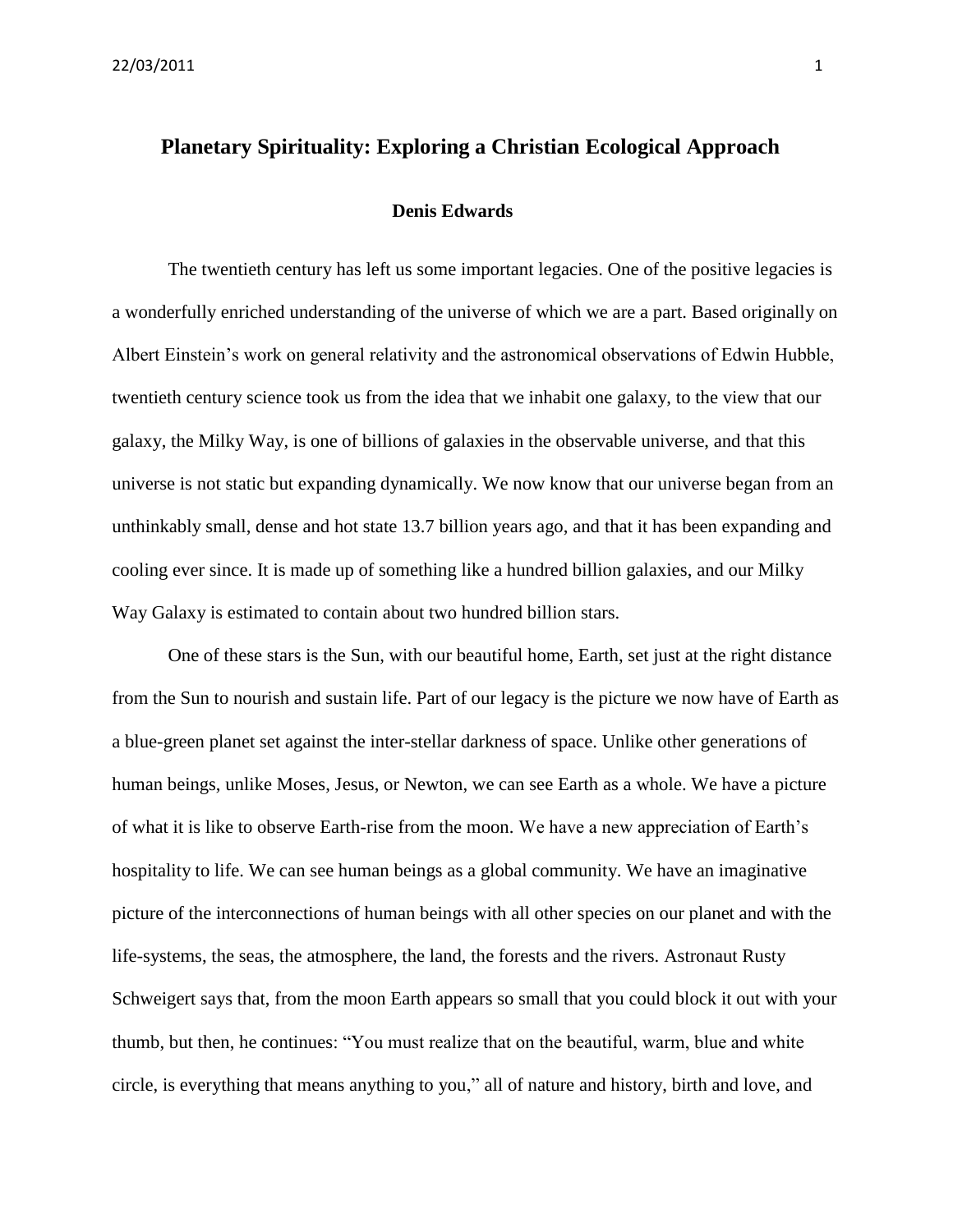22/03/2011 2

then you are changed forever.<sup>1</sup> I am convinced that this vision of Earth as one interconnected planetary community represents a precious new moment in cultural history.

At the same time we are doing terrible, irretrievable damage to the forests, the rivers, the seas, the soil and the atmosphere of Earth. Our use of fossil fuels is contributing to climate change that accelerates the extinction of many other species and will cause great suffering to human beings. We are destroying habitats all over our planet. If we continue on this path, if we continue to destroy forests and to exploit the land, the rivers and the seas ruthlessly, we will pass on to coming generations an impoverished planet. Many wonderful forms of life will be gone forever. These forms of life, I believe, have their own integrity, their own right to exist. When we destroy them recklessly, we do something that is terribly wrong in itself. But it is also wrong because it betrays our intergenerational obligations. We deprive our children and our grandchildren of what has always nurtured humanity, its spirituality, its art, its joy-in-life. We do them a very great wrong.

## **Planetary Spirituality**

In this context, something is emerging that I think can be called a planetary spirituality. People around the globe have begun to recognize that we are called to a new way of being on Earth. There is a growing movement of people who are connected in a common love of Earth and its creatures, a movement of farmers, artists, school children, scientists, industrialists, politicians and religious leaders, people living in villages as well as in great cities. Many have undergone, and are still undergoing, a process of conversion as they commit themselves to a lifestyle and a politics that involves respecting and protecting other species and enabling them to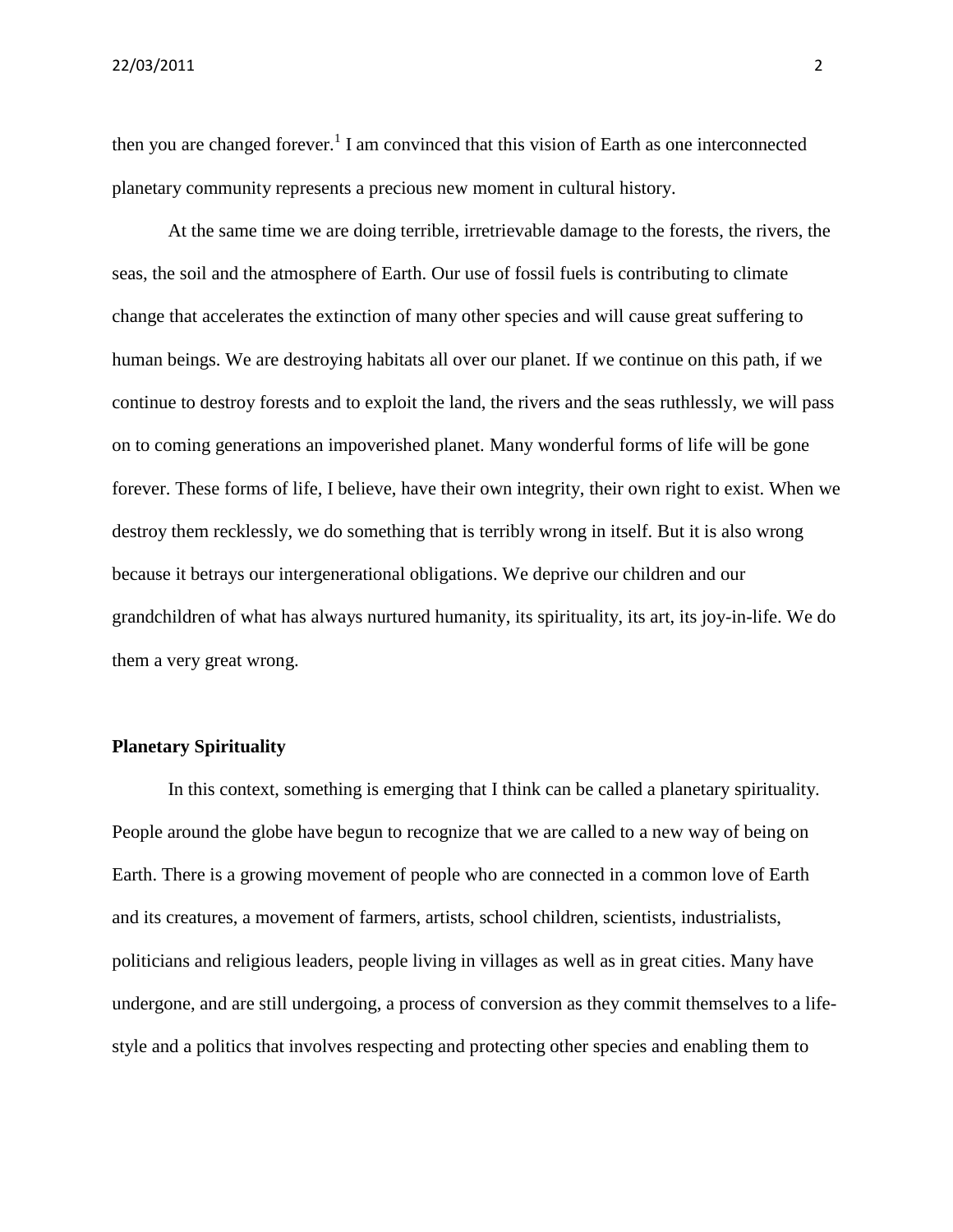22/03/2011 3

flourish, conserving the forests, the rivers, the seas and land, and handing on to future generations the bounty of our planet

I am convinced that this movement, for all its obvious human limitations and sinfulness, can be understood as a new form of global spirituality, in Christian terms as a work of the Holy Spirit. The Spirit who breathed life into the whole creation from the beginning, the Holy Spirit who is the very Breath of Life, now breathes through our human community calling us to a new respect for life, for each and every human being in all their unique dignity, and for the other creatures who share this planet, for great ancient trees in old-growth forests, for unknown insects in rain forests, for threatened species of birds and fish, for the great whales of the Southern Ocean.

Many of us find a sense of mystery, wonder and transcendence in our experience of the natural world; looking up at the Milky Way through clear skies and pondering the unthinkable size and wonder of our galaxy and its part in the universe; walking in a rain forest and being caught up in amazement at the extravagant exuberance of so many forms of life; quietly contemplating a great, old River Red Gum in dry creek bed; being overwhelmed by the beauty and abundance of marine life on the Great Barrier Reef; simply attending to one flower before us and truly appreciating its fragility and its beauty. In these and many other experiences we are taken beyond ourselves into mystery and awe. All of this, I think, is part of an ecological and planetary spirituality.

Human spirituality and human aesthetics are nurtured by such experiences. They have always been available, even when we have failed to attend to them. What is new is the sense that we form one global community of human beings beyond all barriers of race and class and nation, that we need each other, and that we are deeply interconnected with all the other creatures, with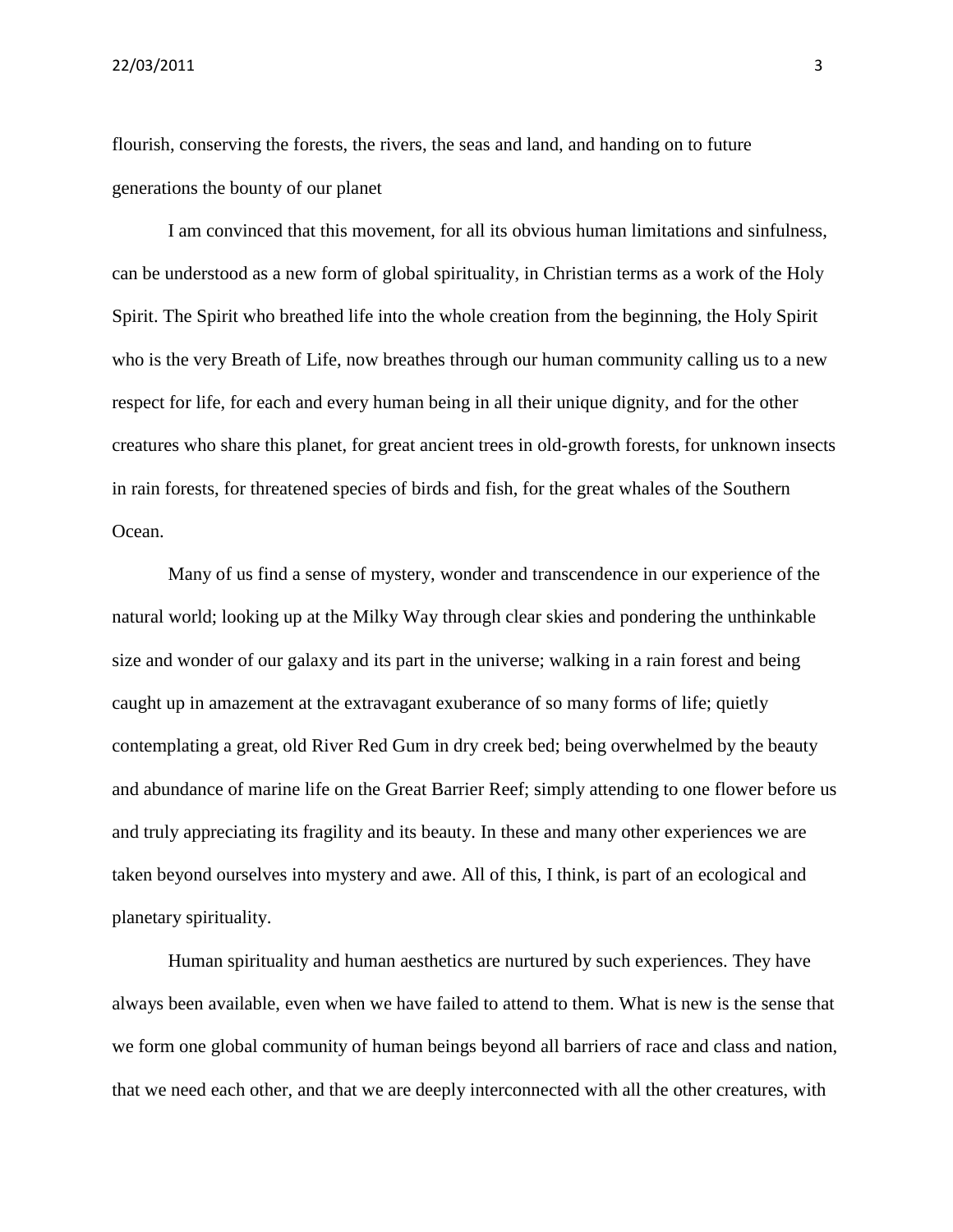the Milky Way Galaxy, with rain forests, with the marine life of the reefs, with this ancient tree, with the flowering plant before us. Planetary spirituality involves not only a real receptivity and respect for the natural world, but a deep sense of global solidarity, and a radical, life-long commitment to act for the good of the whole Earth community.

At the heart of this planetary spirituality is the sense that all is given. Life in all its diversity and beauty is a most beautiful and precious gift. It is not to be abused or squandered. It is a gift given by a generous and bountiful God. The creatures we encounter are the expressions of divine self-giving. This is not to suggest a romantic or idealized view of the natural world, but a clear-eyed view of its evolutionary dynamics, of the costs of evolution as well as its fruitful outcomes, of predation and extinctions as well as mutual interdependence and cooperation. A planetary spirituality will need to see the universe of creatures of which we are a part in all its finitude, well aware of the "groaning" of creation (Romans 8: 22), yet also rejoicing in its beauty, fecundity and diversity and standing before it as most amazing gift.

In attempting to describe this new experience of planetary spirituality, I am very conscious that here in this land we have the precious heritage of a very ancient, indigenous spirituality, with its sense of the land as a nurturing mother, with the natural world understood as sacred, and with human beings understood as called to be custodians of the land. I think that a Christian spirituality for the twenty-first century has a great deal to learn from this indigenous spirituality. It also has much to learn from the spirituality of other religious traditions. One of the signs of the times in Australia, and in many other places, is not only the growing pluralism of religions, but also the pluralism of spiritualities. There is a growing experience of meeting others beyond the borders of traditions in forms of meditation and prayer, and the emergence of interfaith experiences of spirituality. There are also those no longer in contact with particular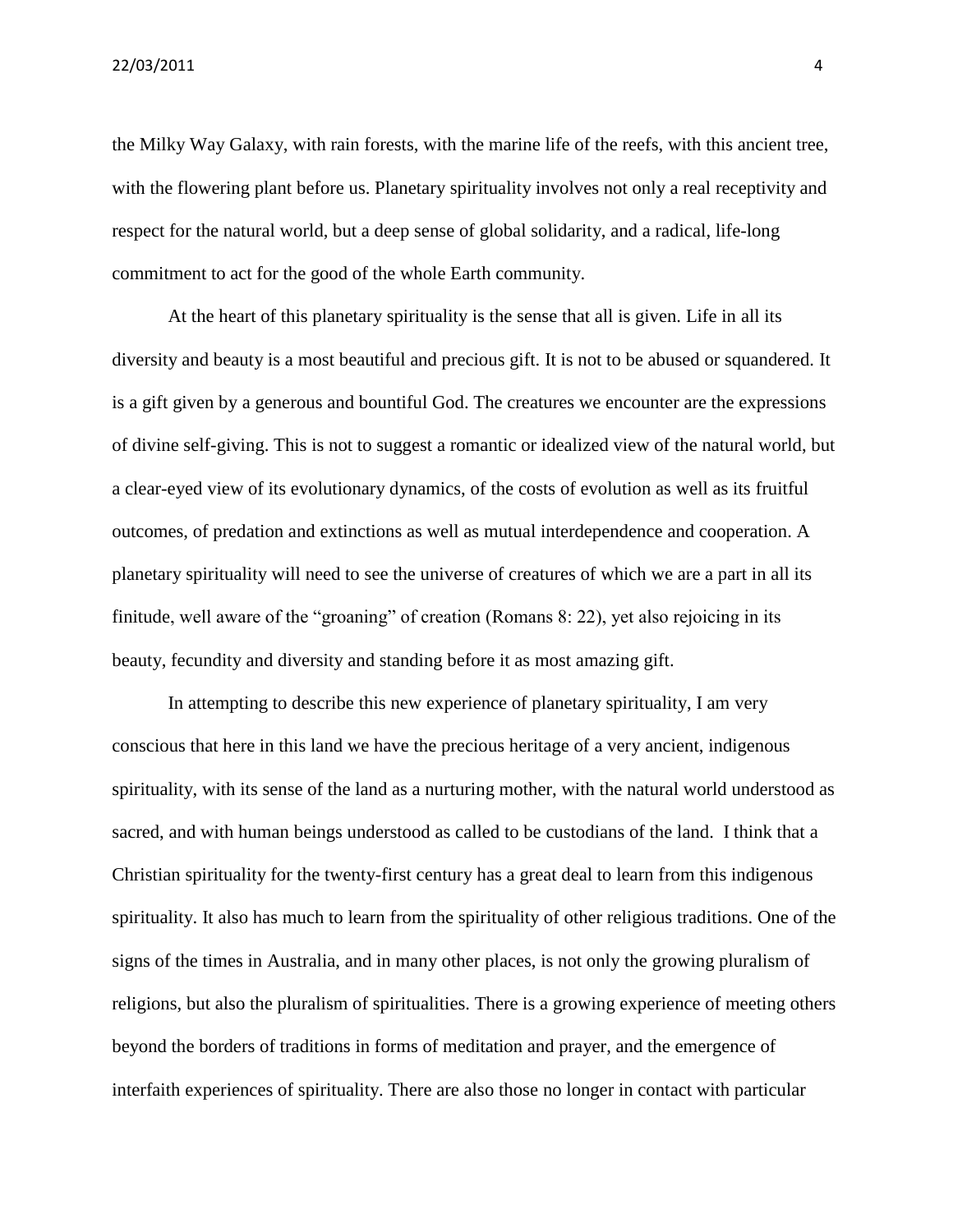religious traditions, who still see themselves as engaged in a spiritual quest. In recent times researchers like David Tacey<sup>2</sup> in Australia and Ursula King<sup>3</sup> in The United Kingdom have pointed to the growing phenomenon of the emergence of spirituality that is not closely linked to the great religious traditions.

What I am suggesting is that there is a new, emerging experience of ecological spirituality, a planetary spirituality shared by people of various religious traditions and by people not committed to any religion. We have a new sense of ourselves as a human community within a global community of life, where every form of life has its own intrinsic value. This emerging spirituality involves a respect of for the dignity of each human being and for the gift and potential of the intellectual, artistic, ethical and spiritual life of the human community. It involves a sense of belonging with, and of interdependence with, the other creatures of our planet, and a commitment to their well-being. There is a new awareness of accountability to the future of life. We know that we are responsible for the flourishing of life in all its abundance in the future. And we know that we are responsible to future generations of human beings. We are called to do all we can to ensure that the beauty and bounty of Earth can be the heritage of our children, grandchildren and great grandchildren.

We are part of the abundant and diverse history of life that has emerged on this bluegreen planet over the last 3.7 billion years. We now know that we are deeply connected to the emergence of the universe, that we are children of the universe. But along with this cosmic sense we know that we are grounded here, that Earth is our home, that we are deeply rooted in the lifesystems of our planet, in the interconnected web of life. Alongside the sense of the cosmic, we know that the local and the particular matters, this place, this bioregion, this river, this species, this animal, this tree.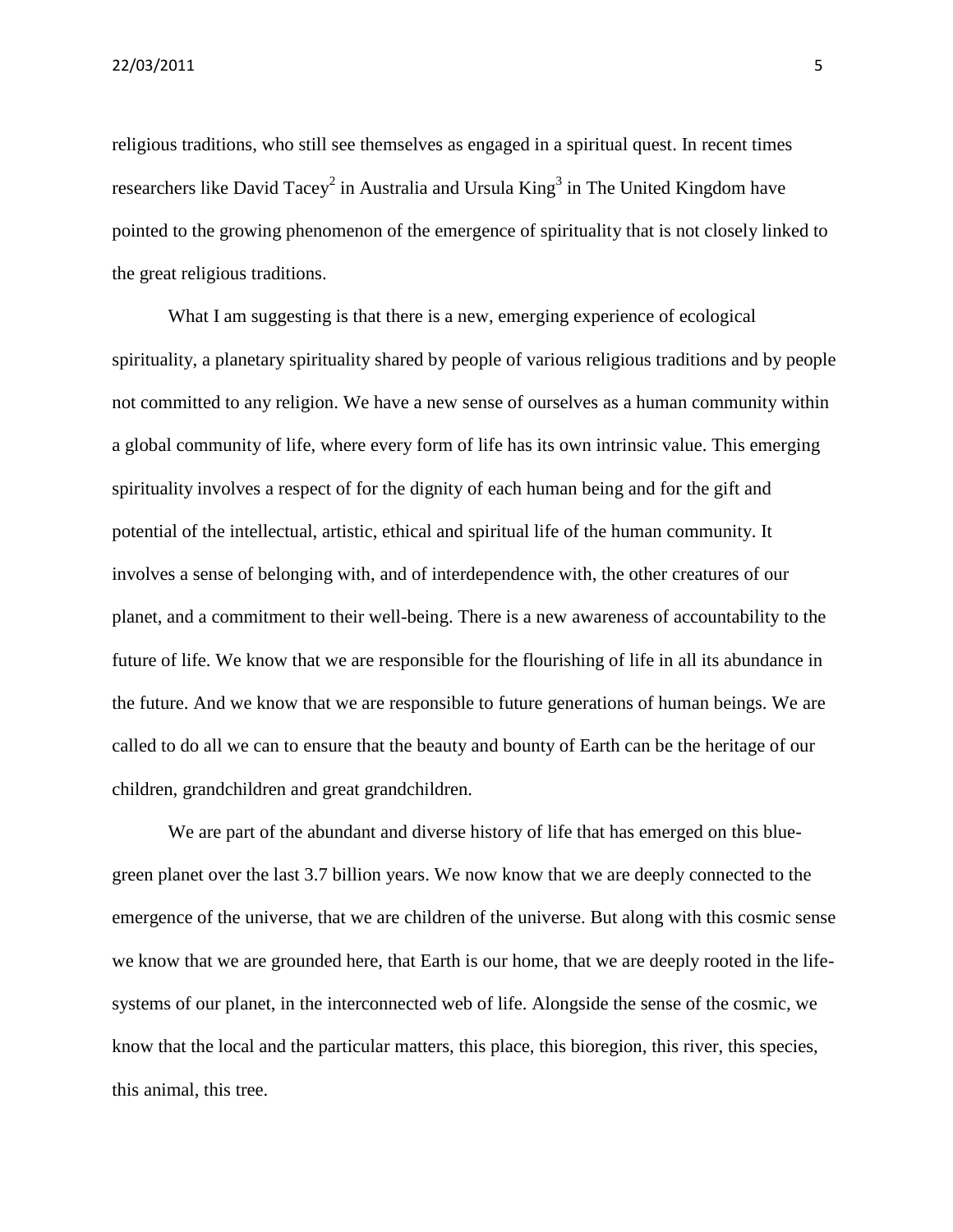### **Christian Spirituality**

This transformation to an ecological consciousness is already underway, but it needs the cooperation, the commitment and the best efforts of the whole human community. I believe that the role of the religions of the world is crucial. For many people, their faith tradition is at the centre of who they are. Whether they are Jewish, Muslim, Buddhist, Hindu, Christian or belong to another tradition, it is religious faith that can provide the deepest, strongest and most enduring ground for their commitment to Earth and its creatures. This means, I believe, that those of us who belong to such traditions have to do our best to bring out the ecological meaning of our spiritual traditions. And we need to do this is such a way as to build a new consensus between us about care for the planet as central to spirituality.

Here I will point very briefly to some of the ways that Christian tradition can support an ecological spirituality for today. It is important to acknowledge that biblical faith can be, and has been, co-opted as a basis for ruthless exploitation of Earth and it resources, and that it has often been presented in a damaging, other-worldly way. I am convinced that this is a fundamentally flawed reading of the Scriptures as a whole and of Christian faith.<sup>4</sup> It is important to acknowledge, as well, that many Christian communities have not been in the forefront of the ecological movement. I see this as all the more reason to point to the interconnection between what is central to Christianity and an ecological spirituality for our time.

What is specific to Christian spirituality and to the Christian view of God is its concept of God as Trinity. Christianity finds the deepest truth about God, the God who embraces and enables the emergence and existence of every creature on our planet, in the conviction that God is Communion. God is a Trinity of endlessly dynamic mutual love. We find this God revealed to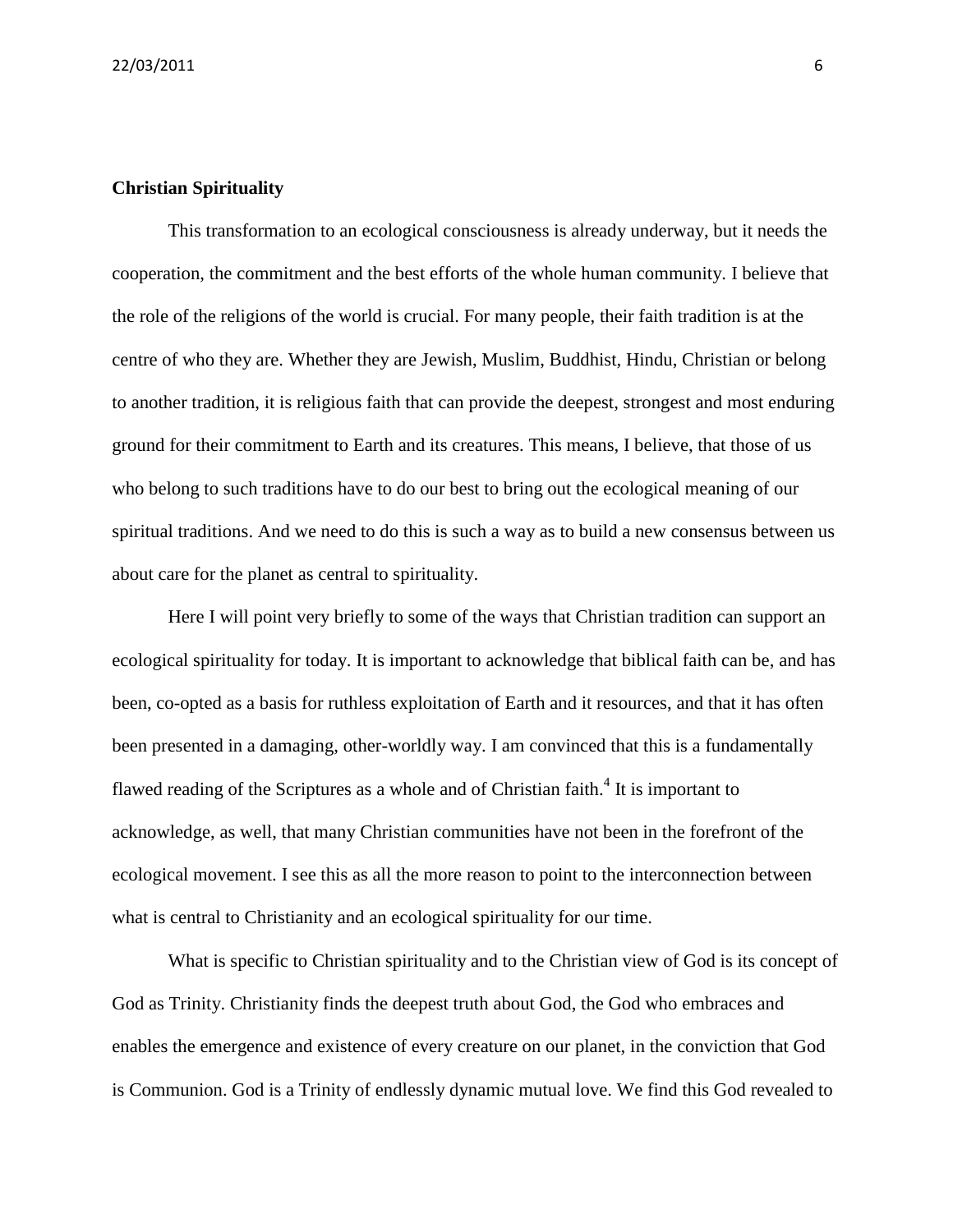us in Jesus, his preaching and practice of the kingdom, his death and resurrection and in the Pentecostal outpouring of the Spirit. God gives God's very self to us in the Word made flesh and in the Spirit poured out in grace. In what follows I will focus on three ways in which this Triune God is understood as acting for us, in creation, incarnation and in the resurrection of the crucified Jesus.

Creation is an absolutely free gift. In the life of the Trinity there is an endless generativity of the Word and a breathing forth of the Spirit, in an eternal, dynamic communion of love that involves radical equality and total mutuality. Creation occurs because this God freely chooses to give God's self to a community of creatures. Creation springs forth from within the divine life. God creates through the Word and in the Holy Spirit. The universe and all its creatures exist out of nothing, as God holds all things in being through the Word and in the Spirit, enabling them to exist, to interact and to evolve into what is new. Every creature is a word that reflects the eternal Word and Wisdom of God. A great rain forest, a threatened species, this flower before me, is an icon of divine Wisdom. Each has its own integrity before God.

In every creature, the Creator Spirit dwells, closer to it that it is to itself, breathing it into existence and life. It is in this triune God that we, and all other creatures with us, "live and move and have our being" (Acts 17:28. Elizabeth Johnson writes:

In our day we discover that the great, incomprehensible mystery of God, utterly transcendent and beyond the world, is also the dynamic power at the heart of the natural world and its evolution. Groaning with the world, delighting in its advance, keeping faith with its failures, energizing it graciously from within, the Creator Spirit is with all creatures in their finitude and death, holding them in redemptive love and drawing them into an unforeseeable future in the divine life of communion. Rather than being simply stages on the way to *Homo sapiens*, the whole rich tapestry of the created order has its own intrinsic value, being the place where God creatively dwells.<sup>5</sup>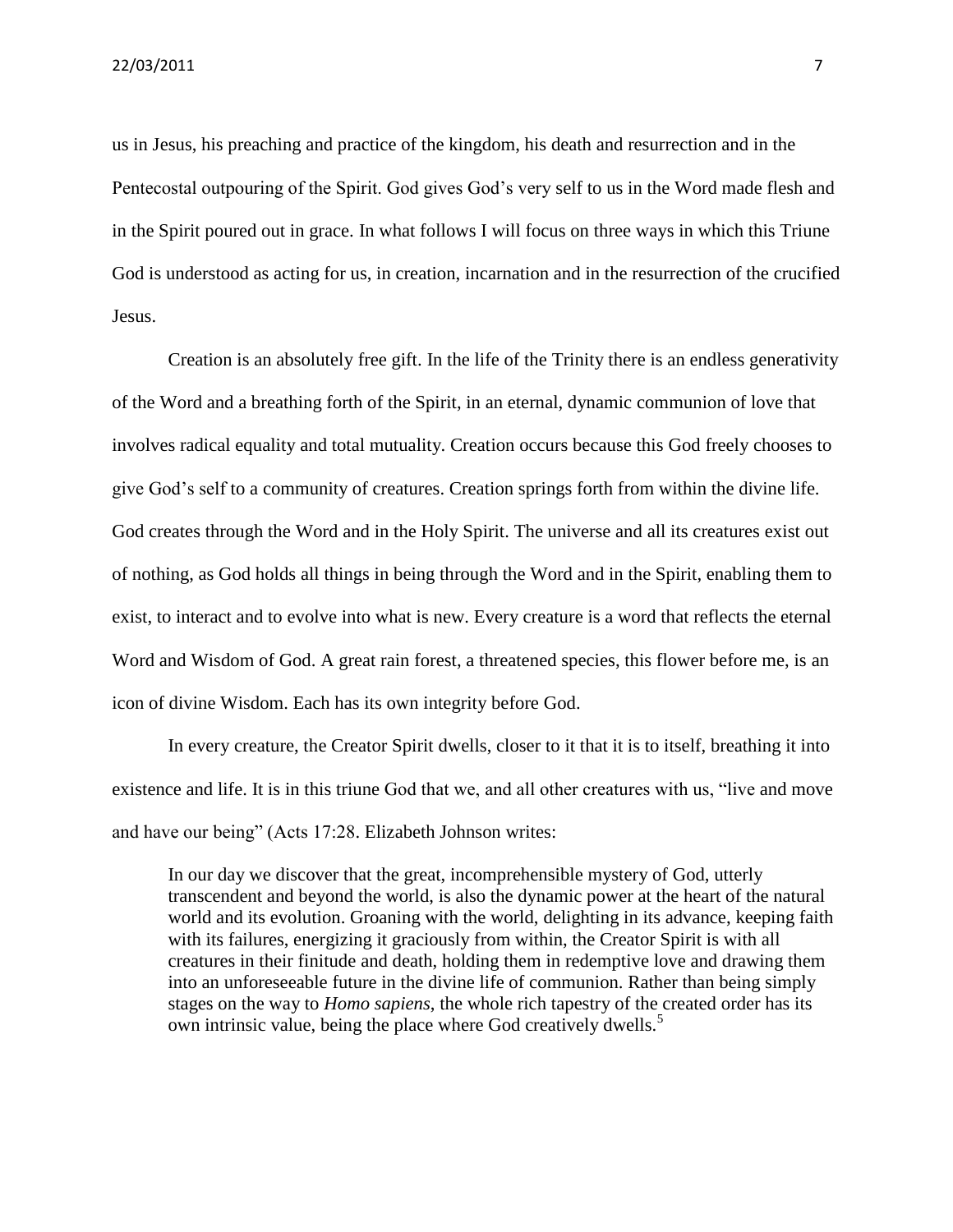By the action of this same Creator Spirit, the Word through whom all things come into being is made flesh and lived among us (John 1:14). What is at the heart of Christianity is the conviction that the God of creation, the utterly transcendent God, gives God's self to creatures out of love in the incarnation. In Jesus of Nazareth, a living, breathing, fragile creature of our planet, like us the product of 3.7 billion years of evolutionary history, God takes matter and biology to God's very self. In the life, death and resurrection of Jesus, God forgives human sin, restores the image of God in us, adopts us as God's beloved children, and deifies us, transforming us by grace so that we might participate in the trinitarian life of God.

In Jesus of Nazareth, God has embraced not just the human creatures of our planet, but the whole emergent world of biological life, rain forests and insects, wallabies and whales, and the land, the seas and the atmosphere that support life. God has become an Earth creature, one of us, part of the interconnected web of life, so that all of Earth's creatures might be transformed in God, each in its own distinctive way. This means that a Christian view of creation, and a Christian ecological spirituality, will be incarnational and christological. It will also be grounded in the Christian conviction of the bodily resurrection of the crucified Jesus.

As Paul said long ago, it is Christ crucified who, is the true Wisdom and the Power of God (1 Cor 1:24, 30). Because of the resurrection, divine Wisdom is forever the crucified one, Jesus of Nazareth, the flesh and blood member of the biological community of Earth. God is forever human. God is forever biological. God is forever matter. And this constitutes an unbreakable divine promise not just to human beings but to the whole creation, a hope "that the creation itself will be set free from its bondage to decay and will obtain the freedom of the glory of the children of God" (Rom 8: 21). It is important to note that we have no good imaginative picture of God's future for ourselves or for other creatures. As Paul says, "we hope for what we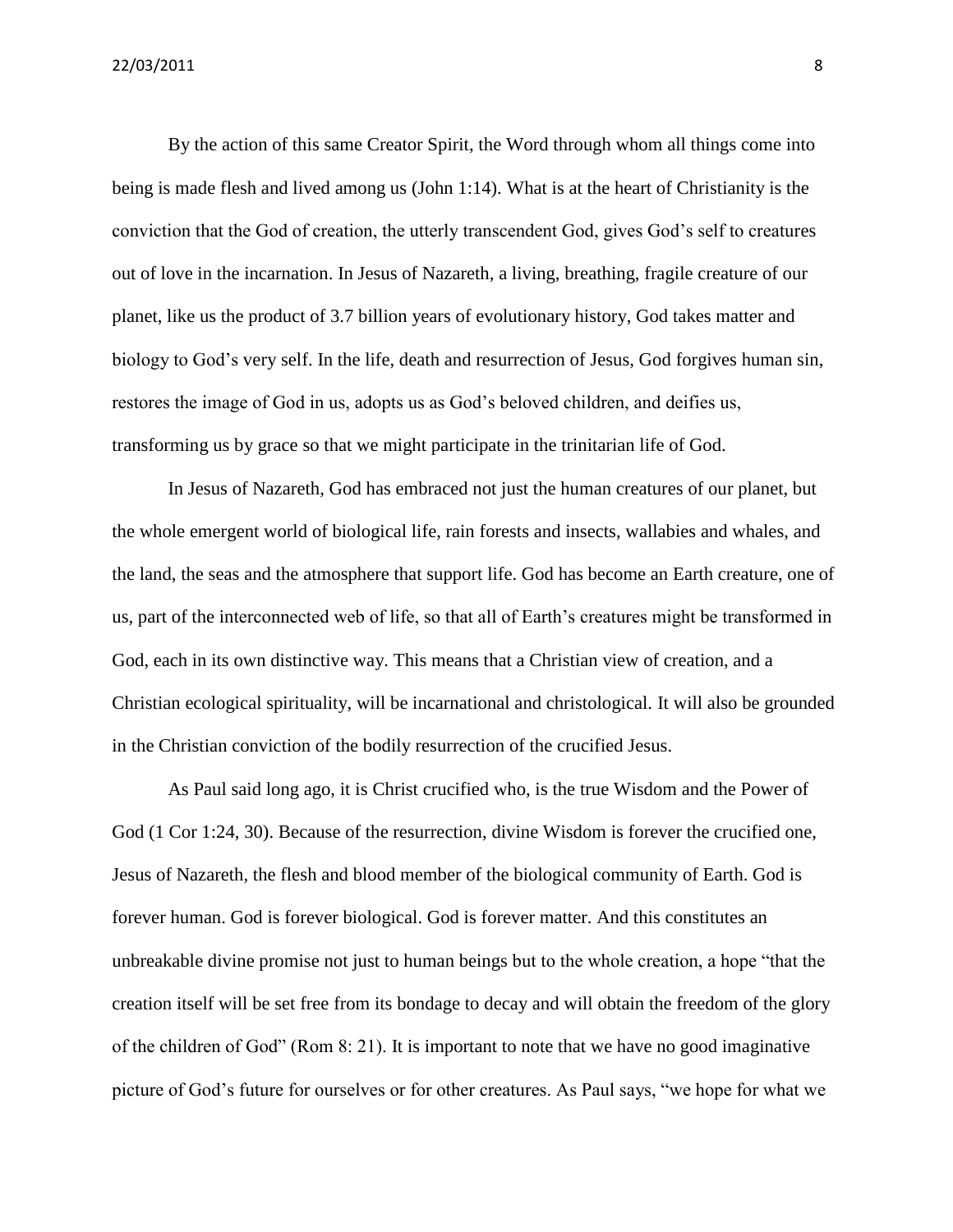do not see" (Rom 8:25). And we Christians need to admit that we have often made this hope into something Platonic and otherworldly. But the true biblical hope at the heart of Christianity is a hope for this world, based on a divine promise that this world will be transformed in Christ, when all things reach their own fulfillment (Col 1:15-20). And in this process, our own participation, our loving acts, our ecological commitments and actions, will have lasting significance. Nothing will be lost. All will be transformed in Christ and brought to its proper fulfillment by the Spirit of God.

A Christian ecological spirituality will be shaped, I believe, by these central Christian truths, of creation, incarnation and the resurrection of the crucified. These Christian doctrines cannot be separated one from the other. They are deeply interconnected in what Christianity sees as the divine economy of self-bestowing love. All of them involve not just human beings but, with them, the whole creation. The Word in whom all things were created is the Word made flesh, that all flesh, and all creation, might be transformed by the Spirit and brought to its fulfillment in the dynamic life of the Trinity.

#### **The Way of Wisdom**

In the biblical book of *Proverbs*, we are told that Wisdom is a cosmic principle, involved with God in the whole of creation, delighting in the creation of all things. Yet she comes to be with us: "Wisdom has built her house" in our midst, she has set her table and invited all to her feast (Prov 8:22-9:1). In the book of *Sirach*, we hear how cosmic Wisdom has pitched her tent among us (Sir 24:8). In the *Wisdom of Solomon*, we find that Wisdom is the "fashioner of all things" (7:22) who comes to those who love her: "She hastens to make herself known to those who desire her. One who rises early to seek her will have no difficulty, for she will be found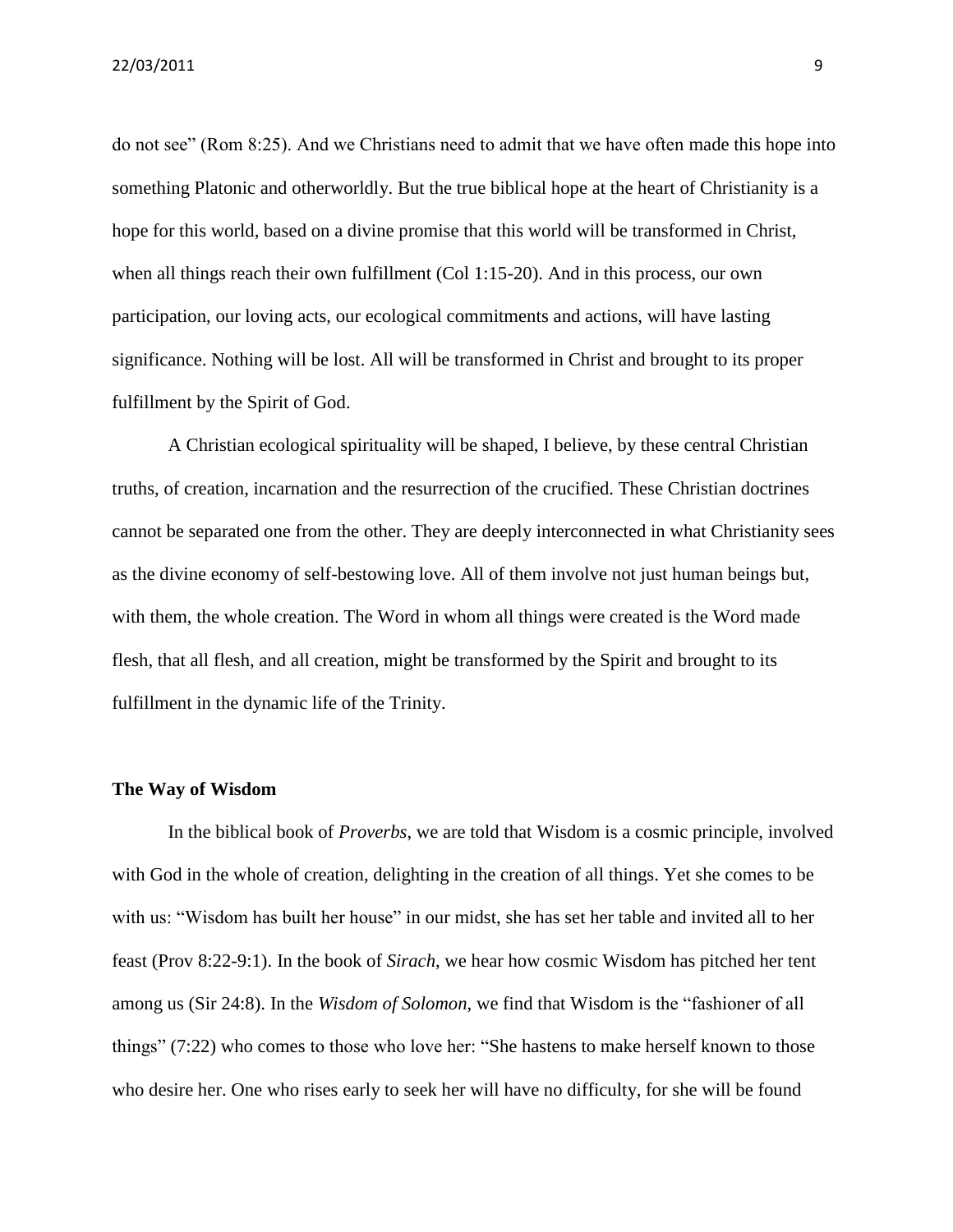sitting at the gate…she goes about seeking those worthy of her, and she graciously appears to the in their paths, and meets them in every thought" (Wis 6: 12-16).

Jesus was a Wisdom teacher, in the tradition of the sages of Israel, who taught in parables taken from nature and from human affairs. He found God at work in the world around him. He is reported to have insisted on the importance of seeing things properly: "The eye is the lamp of the body. So, if your eye is healthy, your whole body will be full of light; but if your eye is unhealthy, your whole body will be full of darkness" (Matt 6: 22-23). Jesus himself must have has keenly observed the world around him, the birds of the air and the wildflowers of Galilee, the way the tiniest seeds produce great shrubs that birds can nest in, the way a woman mixes a little yeast in the dough and the result is the marvelous sight, smell and taste of newly baked bread. Jesus lived the way of Wisdom. He taught that "not one sparrow will fall to the ground without your Father" (Matt 10:29).

For Christians, following Jesus means following the way of Wisdom, seeing *all things* as loved by God, and as revelatory of God. Christians see Jesus as divine Wisdom, Wisdom made flesh.<sup>6</sup> Paul tells us that Christ crucified is the true Wisdom of God (1 Cor 1:24, 30). In the light of his resurrection, Jesus was celebrated by the first Christian as the cosmic Wisdom of God, the one in whom all things are created and all things are reconciled: "He is the image of the invisible God, the firstborn of all creation; for in him all things in heaven and earth were created…and through him God was pleased to reconcile all things to himself" (Col 1: 15-20).

Following the way of Wisdom today involves a paschal experience of the cross and resurrection, an experience of vulnerability and grace, of letting go of self and finding abundance. To follow Jesus-Wisdom is to see every sparrow as held and loved by God. It is also to see every sparrow and every great soaring tree as created in the Wisdom of God that is made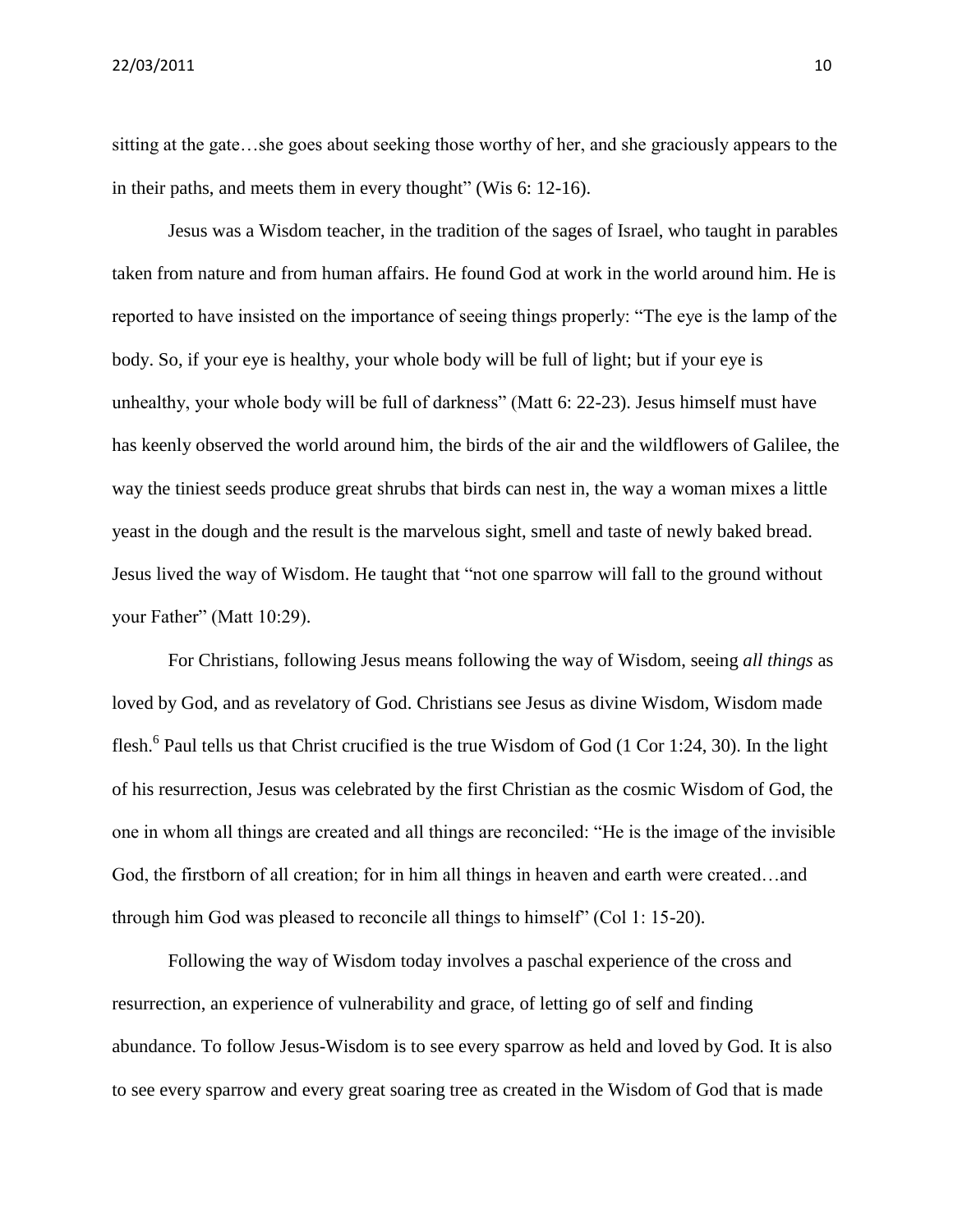flesh in Jesus of Nazareth. To live in wisdom, in the full Christian sense, means seeing the whole of creation as coming forth from the dynamic abundance of the Trinity, as evolving within the dynamism of the life of the Three, and as destined to find fulfillment in this shared life.

But I think a spirituality of Wisdom is shared in different ways by many religious traditions. Perhaps from all our different religious backgrounds we can cooperate to build a wise way of living on our planet, a Wisdom way of life for a global community. Such a way of Wisdom would involve us all in an ongoing conversion to a new, ecological way of feeling, thinking, and acting in our world. It clearly would demand a new life-style and politics.

The way of Wisdom is the way of loving knowledge, knowledge through love. If it is to be an authentic ecological spirituality I think it will involve a rediscovery of asceticism and true mysticism. It will be a mysticism that finds the incomprehensible mystery of God in the boundless beauty of the natural world as well as in its strangeness and otherness. It will be a mysticism that involves an enduring, life-long, indeed eternal, commitment to the good of Earth. It will respect and love Earth and all its diverse forms of life and act to preserve Earth's bounty and beauty for present and future generations. Conversion to the Earth, to solidarity with the creatures that make up our planetary community, must involve action. It is not only a radical reorientation of thought, and it is not only the discovery of a new capacity for feeling for nonhuman creation. It is both of these issuing forth in personal, political and ecclesial action.

The way of Wisdom involves both enlightenment and action together. To act wisely is not only to act in accord with all the available empirical evidence, but also to act in a way that is at one with the gift of the Spirit breathing through creation and breathing love in us. Loving knowledge is the kind of knowing we have of a beloved friend. It is not a love that claims to comprehend or to control the other, but recognizes the other, even in the intimacy of deep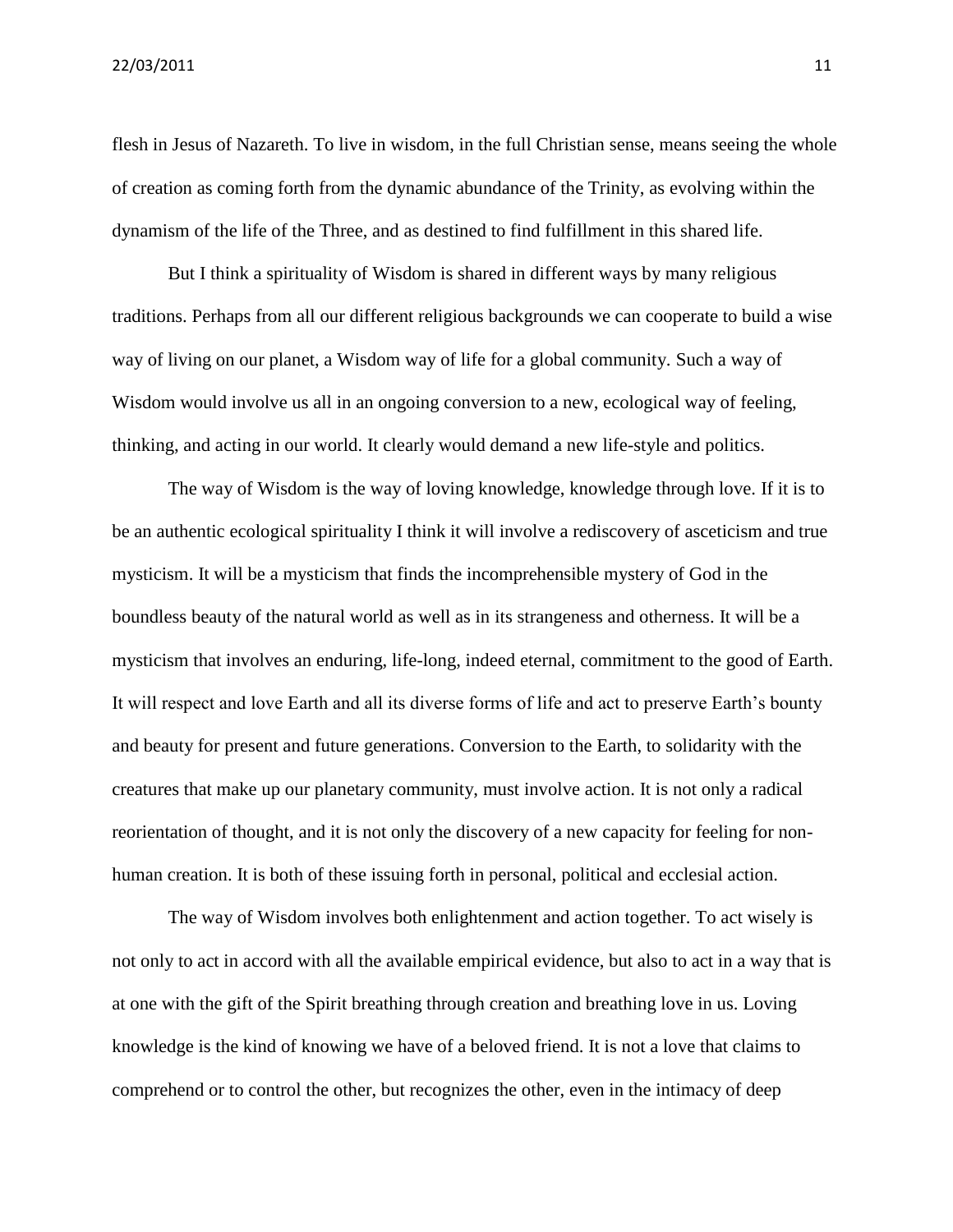friendship, as an abiding mystery. I think this kind of loving knowledge is an important foundation for ecological practice. It is a knowing that recognizes the limits of what we can claim to know, that accepts the mystery of the other in humility.

A sound eye, seeing things rightly, is of the essence of the way of Wisdom. Sallie McFague contrasts the "arrogant eye" with the "loving eye." The arrogant eye is characteristic of the typical Western attitude to the natural world. It objectifies, manipulates, uses and exploits. The loving eye does not come automatically to us. It requires training and discipline to see things with a loving eye. McFague points out that the loving eye requires detachment in order to see the difference, distinctiveness and the uniqueness of the other. Too often we imagine we know who or what the other is, instead of taking the trouble to find out. McFague writes:

This is the eye trained in detachment in order that its attachment will be objective, based on the reality of the other and not on its own wishes or fantasies. This is the eye bound to the other as is an apprentice to a skilled worker, listening to the other as does a foreigner in a new country. This is the eye that pays attention to the other so that the connections between knower and known, like the bond of friendship, will be on the real subject in its real world.<sup>7</sup>

What is required is that we learn to love others, human and non-human, with a love that involves both distance and intimacy. This involves cultivating a loving eye that respects difference. This is the way of Wisdom, a way of seeing each creature in relation to God, in Christian terms as a unique manifestation of divine Wisdom, as embraced by God in the incarnation and destined to share in the redemption of all things in Christ. Wisdom finds expression in us in conversion from the model of individualism and consumption to the simplicity of what McFague calls "life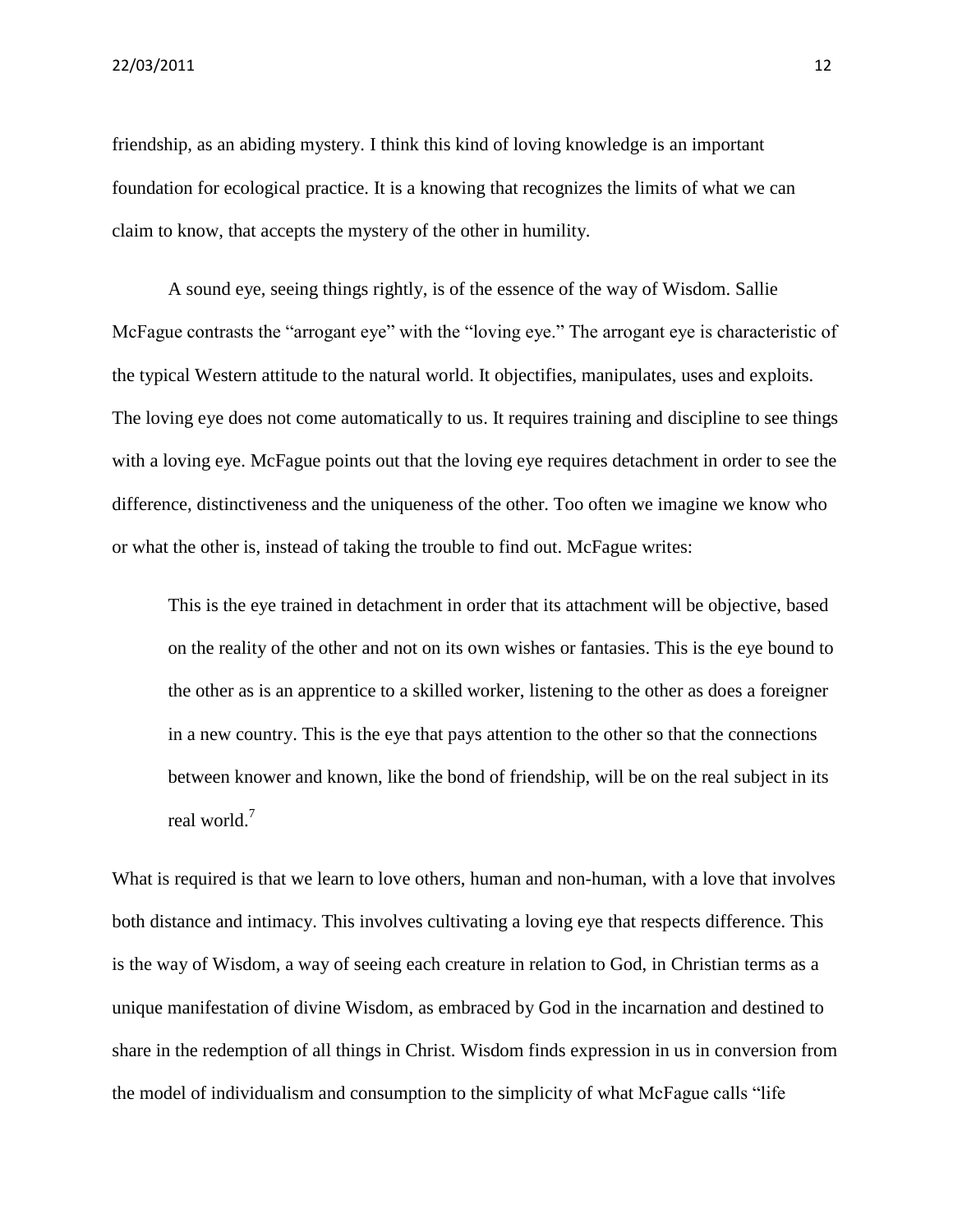abundant": where what matters are the basic necessities of food, clothes and shelter, medical care, educational opportunities, loving relationships, meaningful work, an enriching imaginative and spiritual life, time with friends, and time spent with the natural world around us.<sup>8</sup>

What I think we need for the twenty-first century is what might be called a mysticism of ecological praxis. Liberation and political theologians have recognizes that those committed to the cause of liberation need to be both political and mystical, and the same is true of those committed to the good of the community of life on Earth. The mystical that can enable us hope against hope, to act with integrity and love in the political and the personal spheres in times of adversity and failure, up to and including death. Edward Schillebeeckx says that the mystical seems in modern times "to be nurtured above all in and through the praxis of liberation." Those committed to a new way of being on Earth discover the same need for repentance and conversion, the same asceticism, the same dark nights, as is the case in contemplative mysticism. He says: "Without prayer or mysticism politics soon becomes cruel and barbaric. Without political love, prayer or mysticism soon becomes sentimental or uncommitted interiority."<sup>9</sup>

Commitment to the poor and commitment to the well-being of life on this planet must go together as two interrelated dimensions of the one Christian vocation. Ecological conversion is not opposed to, but intimately involved with conversion to the side of the poor. Ecological conversion, like conversion to the side of the poor, will need to involve both the political and the mystical, and the discovery of the mystical precisely in the political.

What then would a mysticism of ecological praxis, the way of Wisdom look like? I would suggest that it might embrace some of these kinds of experiences: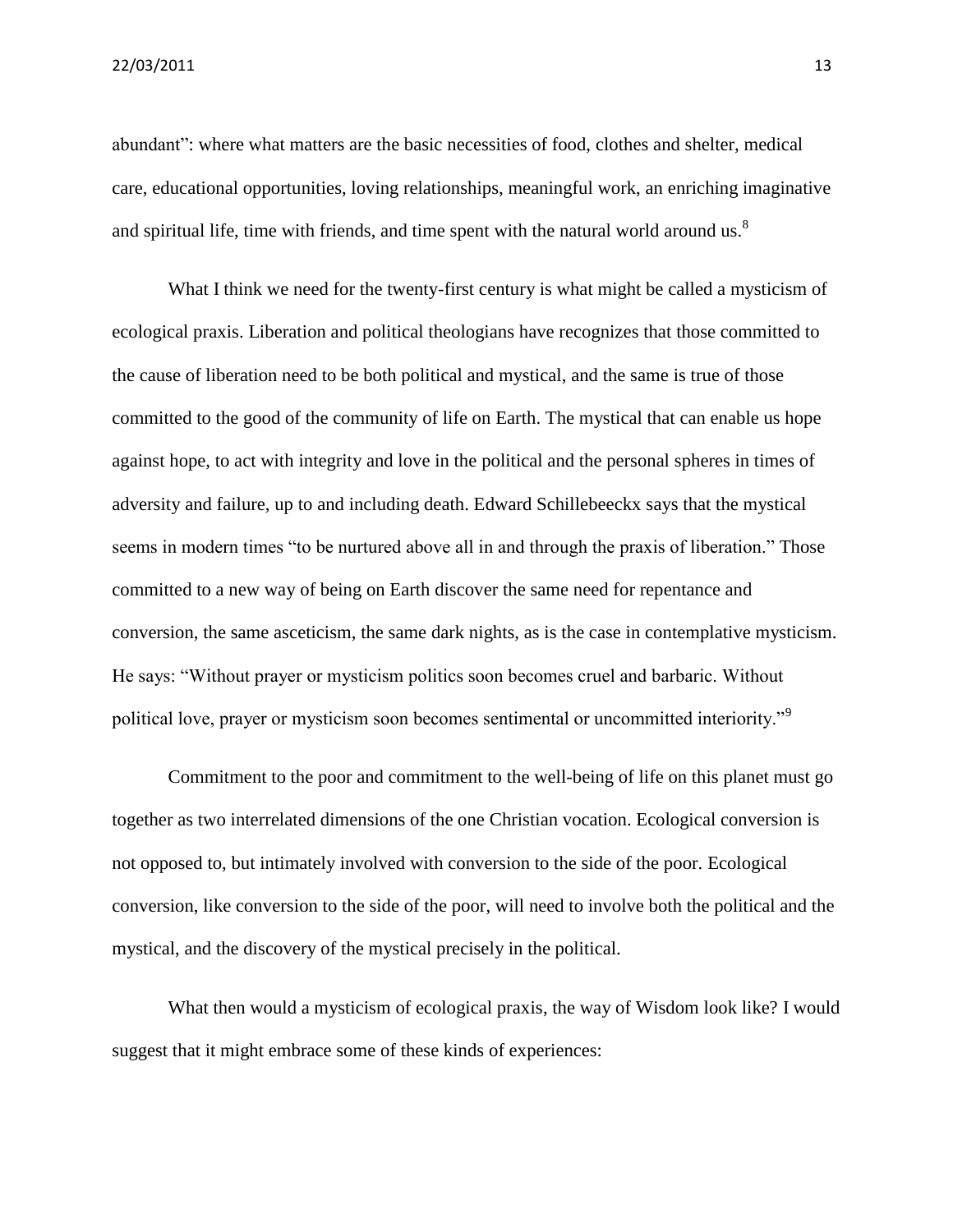- $\cdot \cdot$  The experience of being caught up in the utter beauty of the natural world, when this leads to a wonder and a joy that seem boundless.
- $\cdot \cdot$  The experience of learning to see what is before us with a loving eye.
- $\div$  The experience that all is gift.
- $\cdot$  The experience of seeing ourselves as born of and dependent upon the 13.7 billion year history of the evolving and expanding universe, and the product of the 3.7 billion year history of the evolution of life on Earth.
- The experience of the natural world as *other*, of being overwhelmed by natural forces, by the size and age of the universe, and of being taken far beyond human comfort zones into a mystery that is beyond us.
- The experience of being called to ecological conversion, of coming to know other creatures of Earth as kin, of coming to know that each has its own value and its own integrity.
- $\cdot$  The experience of being overwhelmed by the complexity of the ecological crisis, of perhaps being near despair, but still living and acting in hope.
- The experience of conversion from the model of individualism and consumption to the simplicity "life abundant" and knowing in this the truth of God
- $\div$  The experience of commitment to the good of the whole Earth community, and to the conserving of the natural world for future generations, that has the character of a life-long commitment, which we can recognize as sheer grace.